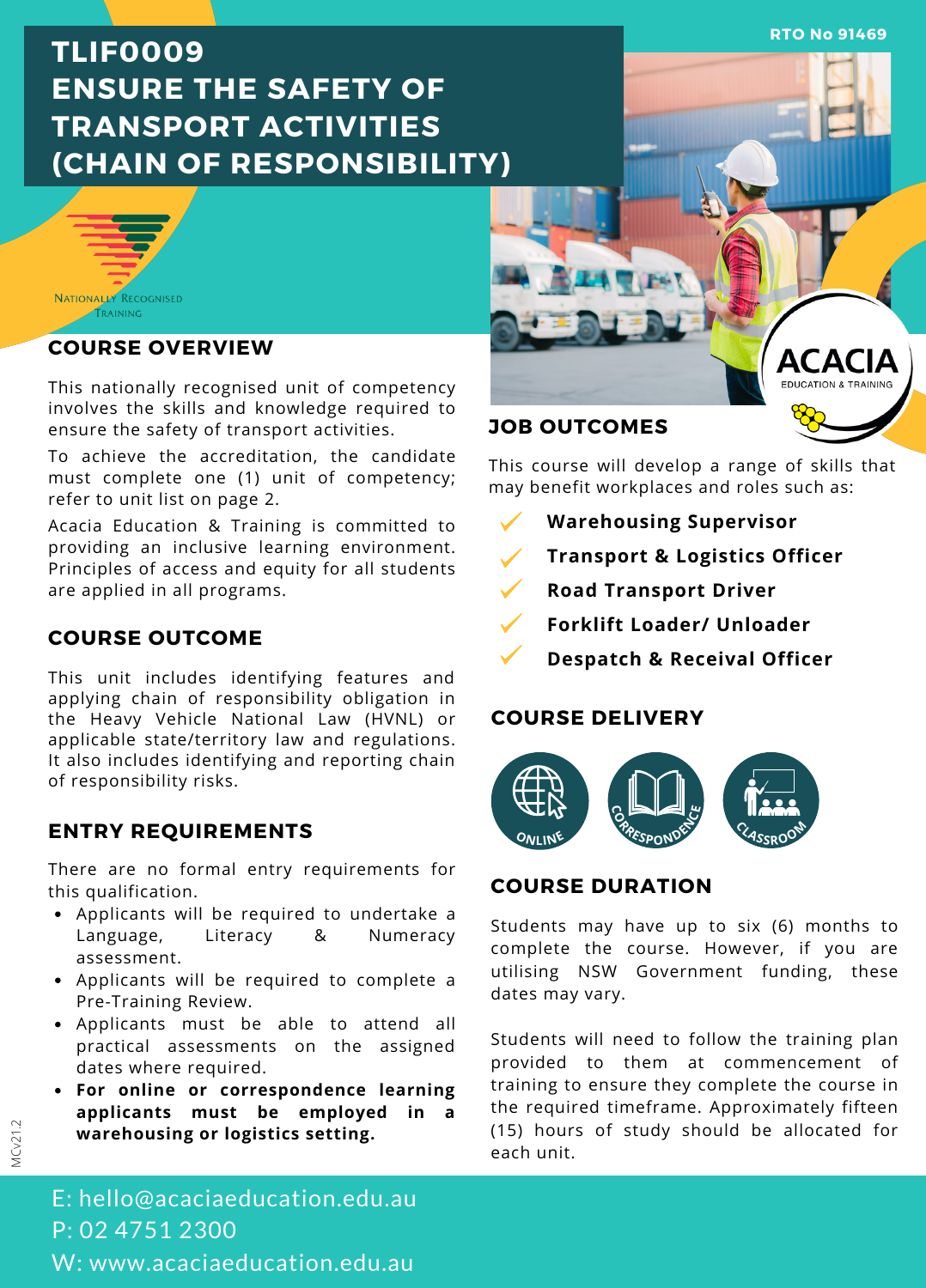# **ESSENTIAL SKILLS FOR THE WORKPLACE**



# **UNITS OF COMPETENCY**

Below are the units of competency required for this course.

#### **UNIT DESCRIPTION UNIT CODE**

Ensure the safety of transport activities (Chain of Responsibility) TLIF0009

### **UNIT OVERVIEW**

#### **TLIF0009 - Ensure the safety of transport activities (Chain of Responsibility)**

This unit involves the skills and knowledge required to ensure the safety of transport activities. It includes identifying features and applying chain of responsibility obligation in the Heavy Vehicle National Law (HVNL) or applicable state/territory law and regulations. It also includes identifying and reporting chain of responsibility risks.

Transport activities as defined by the HVNL or applicable state/territory law and regulations. Work is performed under close direction, generally within a team environment.

*Knowledge Evidence examples: Knowledge action required when possible risks of the transport activities are identified; consideration of external factors in managing speed and fatigue; function of driver and how they relate to transport activities, including level of influence and control; methods, industry standards and requirements to ensure management of fatigue, speed, load restraint, mass, dimension and heavy vehicle maintenance and how they relate to transport activities job function*

*Performance Evidence examples: Students will be required to show evidence of assessing the likelihood and consequences of harm relating to own job function on a minimum of three occasions; completing safety documentation of identified transport activities of a heavy vehicle risk on a minimum of three occasions, each about a different type of risk; identifying risks associated with* transport activities of a heavy vehicle of own job function and at least two other job functions directly *related to own job function*